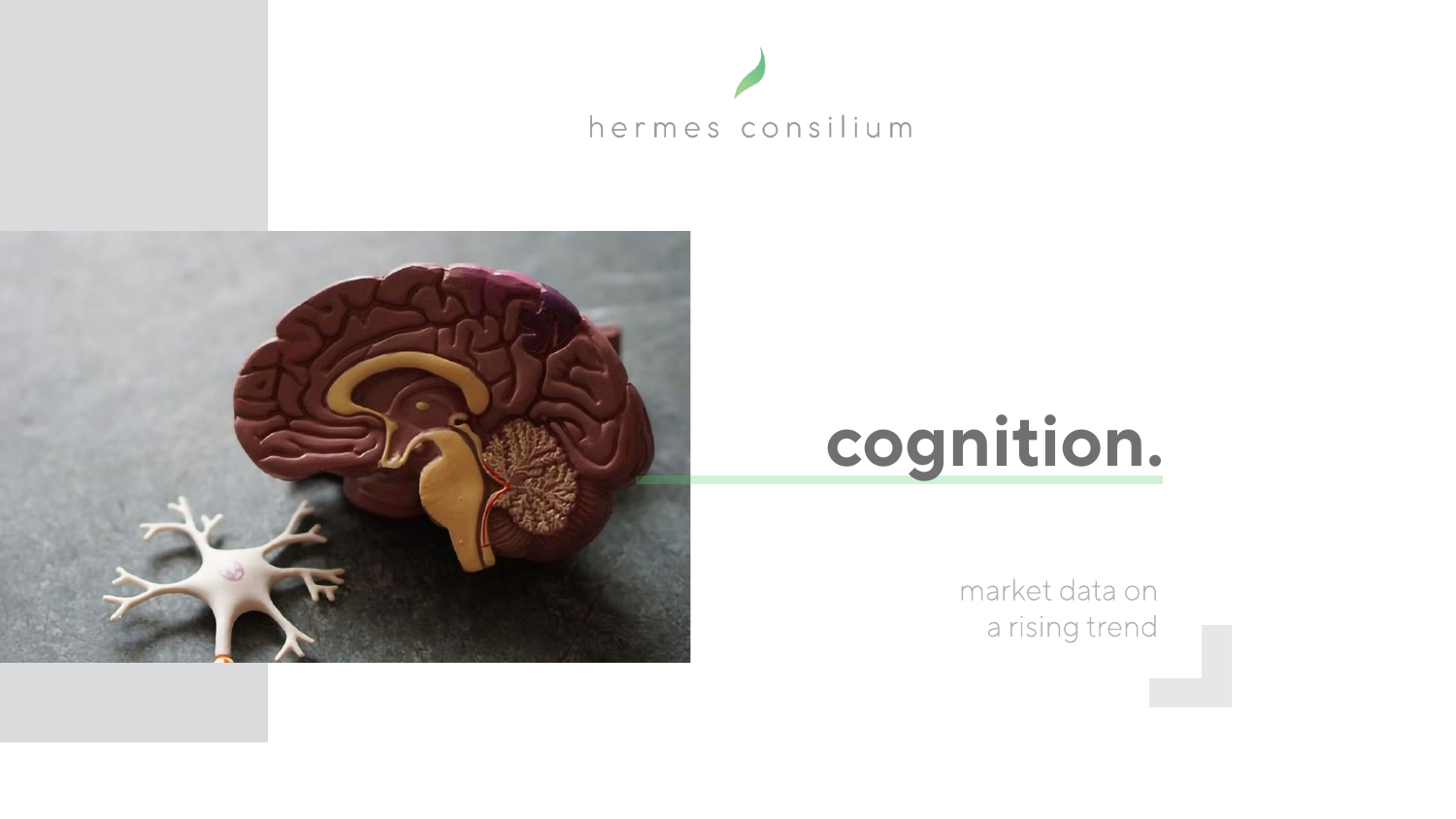### **market growth**

- given the globally aging population and today's  $\blacksquare$ focus on mental performance, we believe nutritional products addressing cognition to present a significant market opportunity
- global demand for memory health dietary  $\overline{\phantom{a}}$ supplements has been growing faster than the total dietary supplement average in the past 5 years
- the same is true for CEE markets such as  $\mathcal{L}_{\mathcal{A}}$ Romania and Poland
- in 2021, y-o-y growth slowed due to a large 2020  $\blacksquare$ increase, but is expected to pick up in the future given consumer concerns









Source: Euromonitor Consumer Health data, May 2022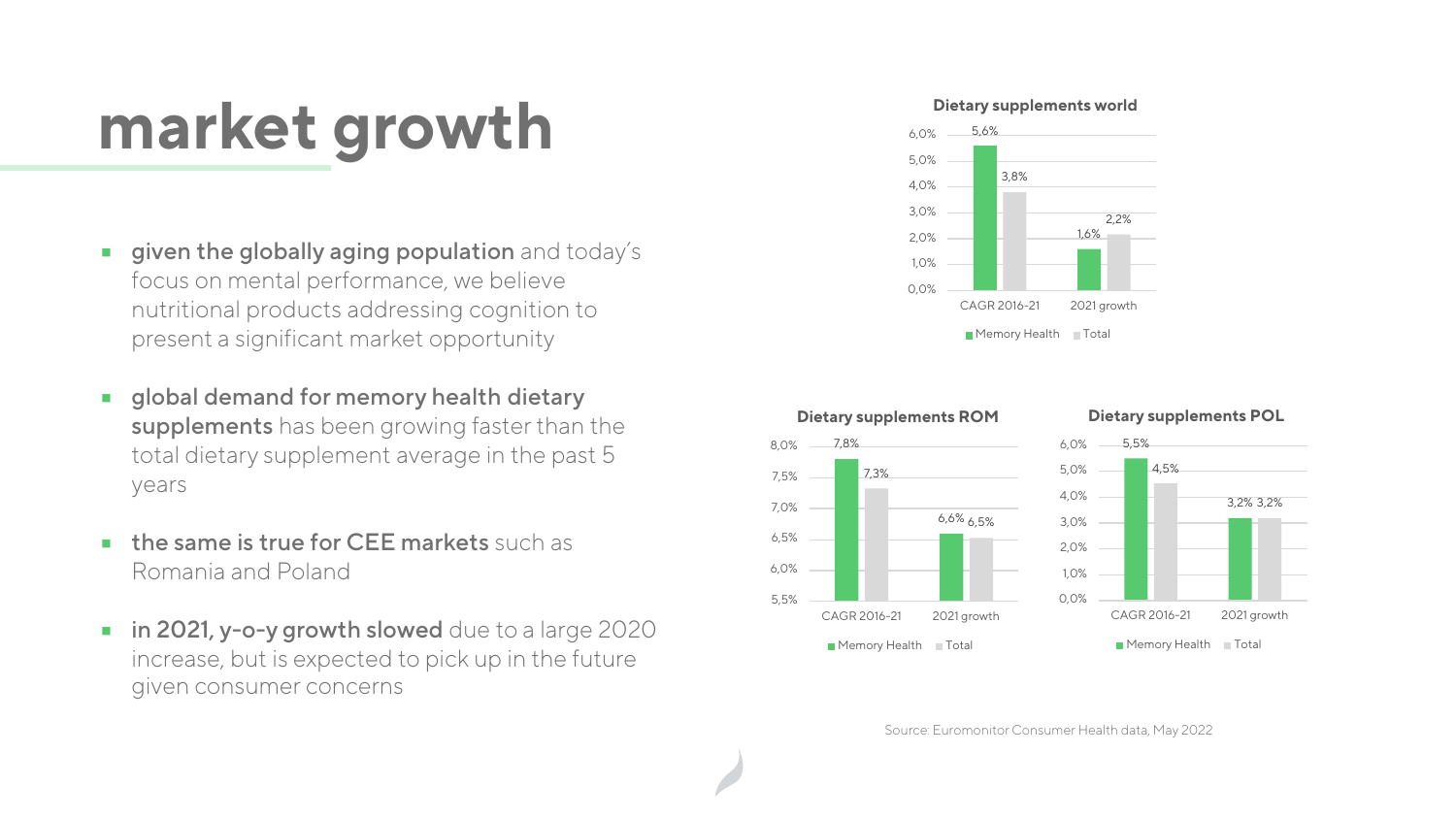#### **product launches**

- brain & nervous system  $\mathbb{R}^n$ claims are present in around 20% of supplement launches in the CEE region
- significant growth was seen  $\mathcal{L}_{\mathcal{A}}$ recently – from 19,3% of all launches in 2020 to 22,8% of all launches in 2021

**Functional claims in new supplement launches in the CEE region**



● Functional - Immune... Functional - Energy ● Functional - Brain & ... Functional - Bone H... ● Functional - Cardiov... Functional - Digestive ● Functional - Stress ... CFunctional - Eye He.. ● Functional - Beauty ...

Source: Mintel GNPD, May 2022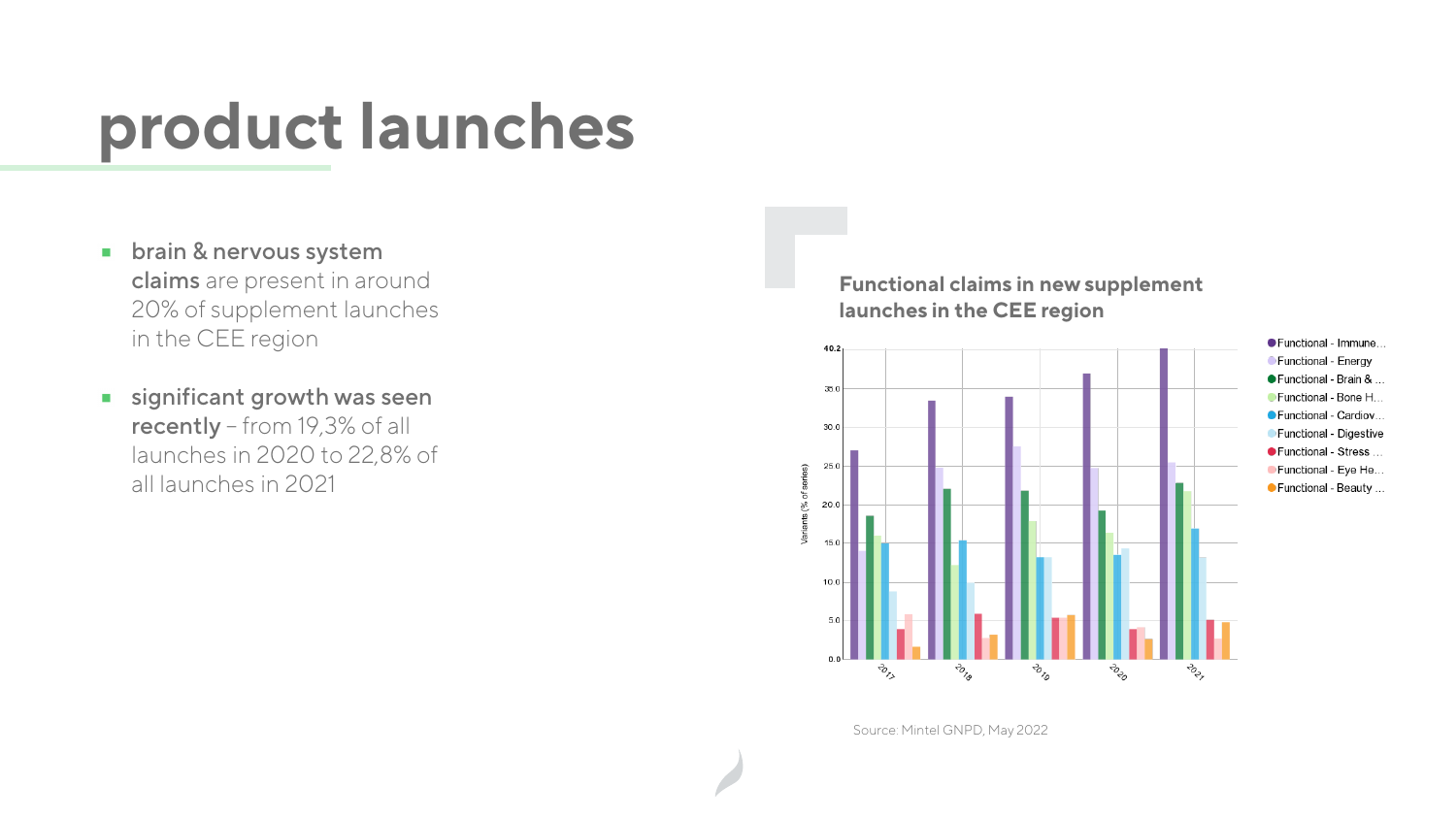## **future trend**

- in 2021, global consumers' health concerns centered around stress, anxiety, and sleep  $\blacksquare$
- **Notal Adda** when asked about the future, consumers selected memory issues as the number 1 health concern



Source: Euromonitor Voice of the Consumer: Health & Nutrition Survey, 2021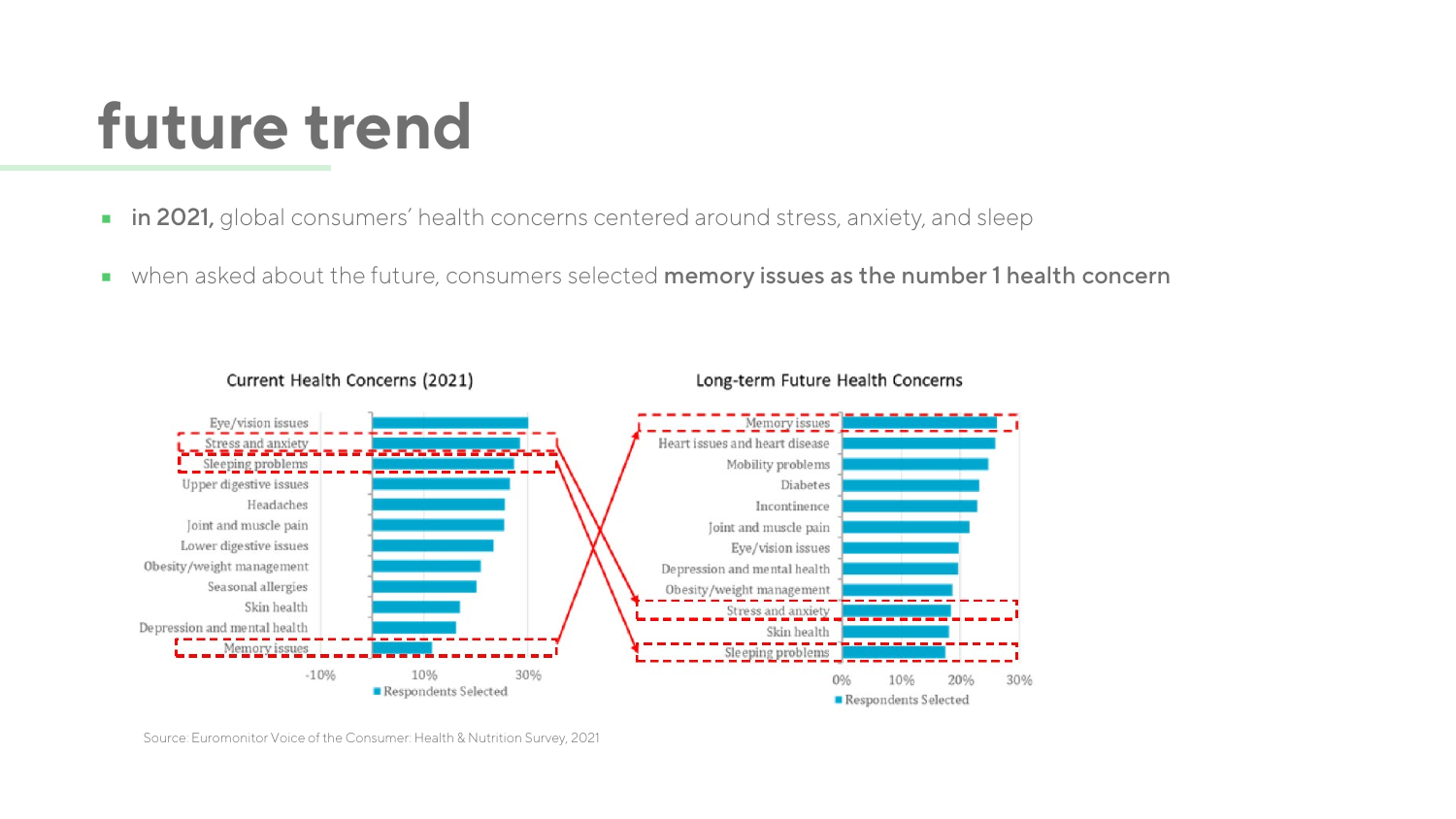## **launched by leaders**

- some of the world's leading and most  $\blacksquare$ innovative brands are launching cognition products
- many products are based on **branded**  $\mathcal{L}_{\mathcal{A}}$ and clinically studied ingredients
- the CEE space is still populated mostly  $\mathcal{L}_{\mathcal{A}}$ with price-competitive products based on commodity ginseng, ginkgo, bacopa, and magnesium





The Genius Brand USA Based on Sensoril® and Neurofactor™



Laboratoires Juva Santé FRA Based on ginseng, rhodiola, and Bacomind®



nent . 30 Veggie C

Nature's Bounty USA Based on Lutemax 2020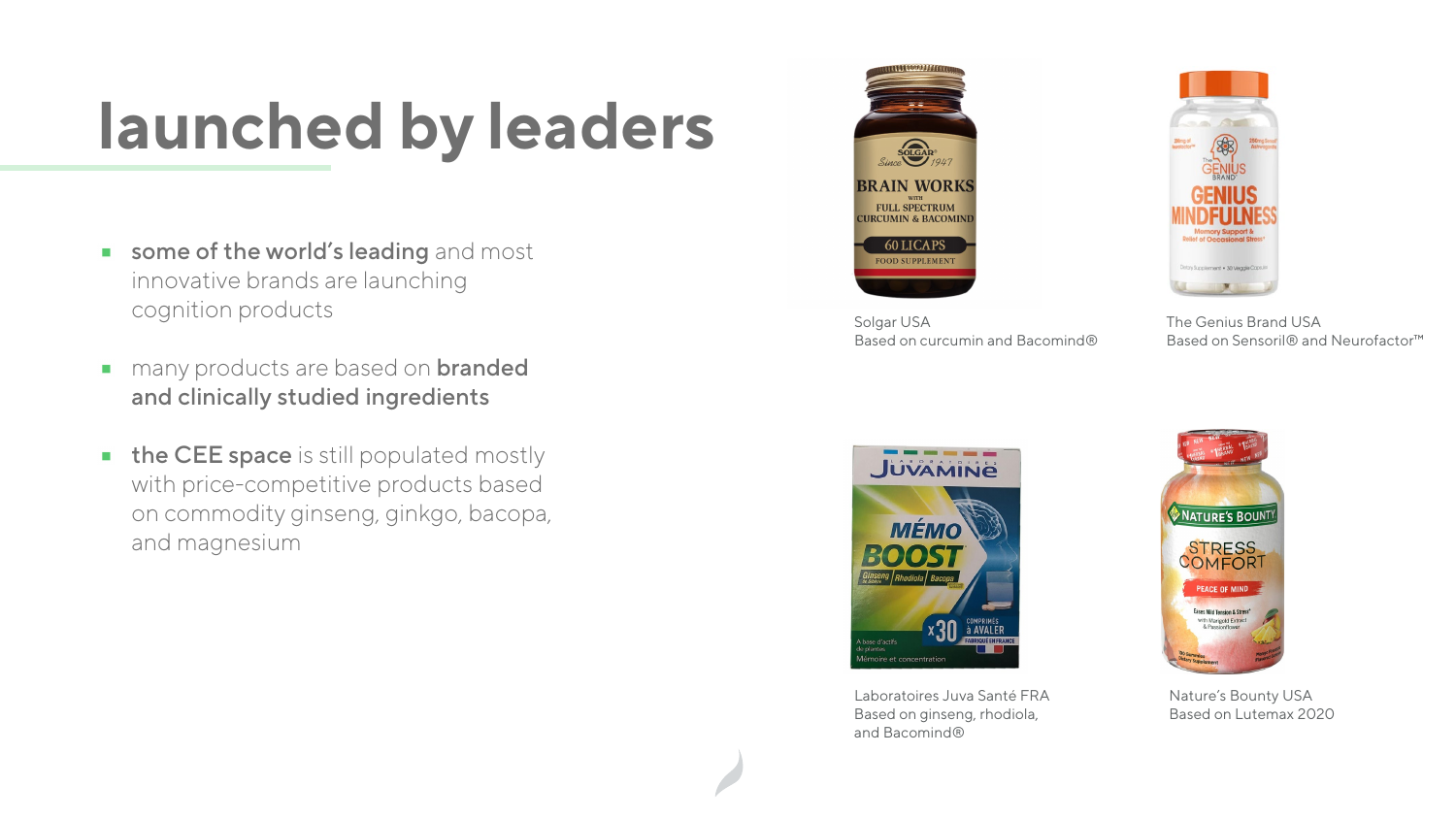**Based on future trends and the current market status in CEE, we believe cognition represents a promising market opportunity.**